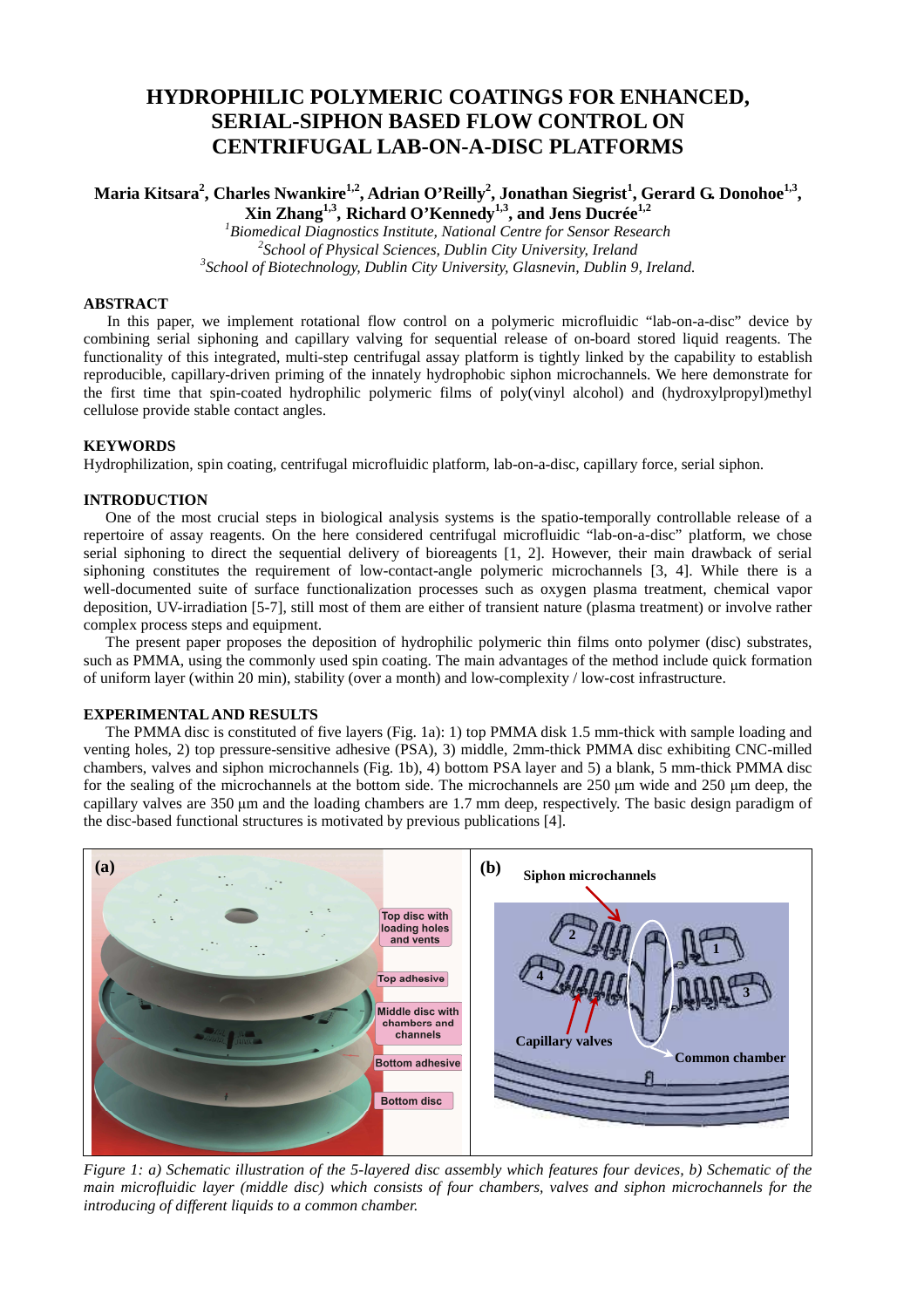The polymeric materials deposited onto middle milled disc are 2-4% aqueous solutions of poly(vinyl alcohol) (PVA) and (hydroxylpropyl)methyl cellulose (HPMC). The PVA molecular weight is 31K-50K, 87-89% hydrolyzed. The film formation conditions are: spin coating at 3000 rpm, for 30 seconds and baking on a hot plate at 60<sup>o</sup>C for 20 minutes. The selection of those coatings has been made using as a criterion their enhanced hydrophilicity in comparison with PMMA. The static contact angles of both PVA and HPMC have been measured as  $\sim 20^{\circ}$ , whereas the plain PMMA sheet contact angle amounts to  $\sim 70^{\circ}$  (Fig. 2). The respective surface energy values are 68 mN m<sup>-1</sup> (hydrophilic coatings) and 31 mN  $m^{-1}$  (PMMA) which have been calculated by using deionized water, chloroform, isopropanol and cyclohexane as test liquids. The increase in surface energy significantly influences the flow rate of liquids in the siphon microchannels. The high surface energy of the coated PMMA substrate is further demonstrated by the concave meniscus of the liquid in the microchannel (Fig. 3).



*Figure 2. Static contact angle measurements of PMMA sheet surface a) before and b) after the deposition of hydrophilic HPMC coating.* 



*Figure 3. a) Image of the capillary liquid (water) flow through the siphon microchannels of an HPMC-coated PMMA disc, b) Zoom in the meniscus shape.* 

The effectiveness of the PVA and HPMC coatings on the liquid flow rate in the siphon microchannels has been demonstrated using food dyes in phosphate buffer solution (PBS). As shown in Fig. 4a, all chambers are pre-loaded with food dyes and the disc is spun at 975 rpm (Fig. 4b), where the centrifugal force dominates, to release the liquid into the microchannels. After about 1 min, the rotational frequency is reduced to 75 rpm where capillary forces prevail in order to prime the microchannels (Fig. 4c). While staying below the burst frequency, liquid stopped just before the valve. Figure 4d establishes the successful delivery of food dye from the first siphons when the speed was increased again up to 975 rpm and Fig. 4e displays the second siphon priming. Finally, in the 3 last images (Fig. 4f,g,h), the liquid delivery of the remaining siphons are portrayed, which occurred by repeating the same cyclic change in the spinning frequencies.

#### **CONCLUSION AND OUTLOOK**

Compared to our previous publication [8], this is the first time that sequential release of liquids has been demonstrated by the serial siphon paradigm on this centrifugal microfluidic lab-on-a-disc platform. The same sequential release has been recorded by using biological reagents such as 3% bovine serum albumin (BSA) in PBS. The future work focuses on the application of the proposed surface-modified lab-on-a-disc platform to a range of biochemical assays and enzyme-based reactions for use in both clinical and industrial environments. More specifically, we intend to use the microfluidic platform for bioprocess monitoring of therapeutic antibodies such as human immunoglobulin G (IgG).

# **ACKNOWLEDGMENTS**

This work has been supported in part by the FP-7 ENIAC programme CAJAL4EU, ERDF, Enterprise Ireland (Grant No IR/2010/0002) and the Science Foundation of Ireland (Grant No 10/CE/B1821).